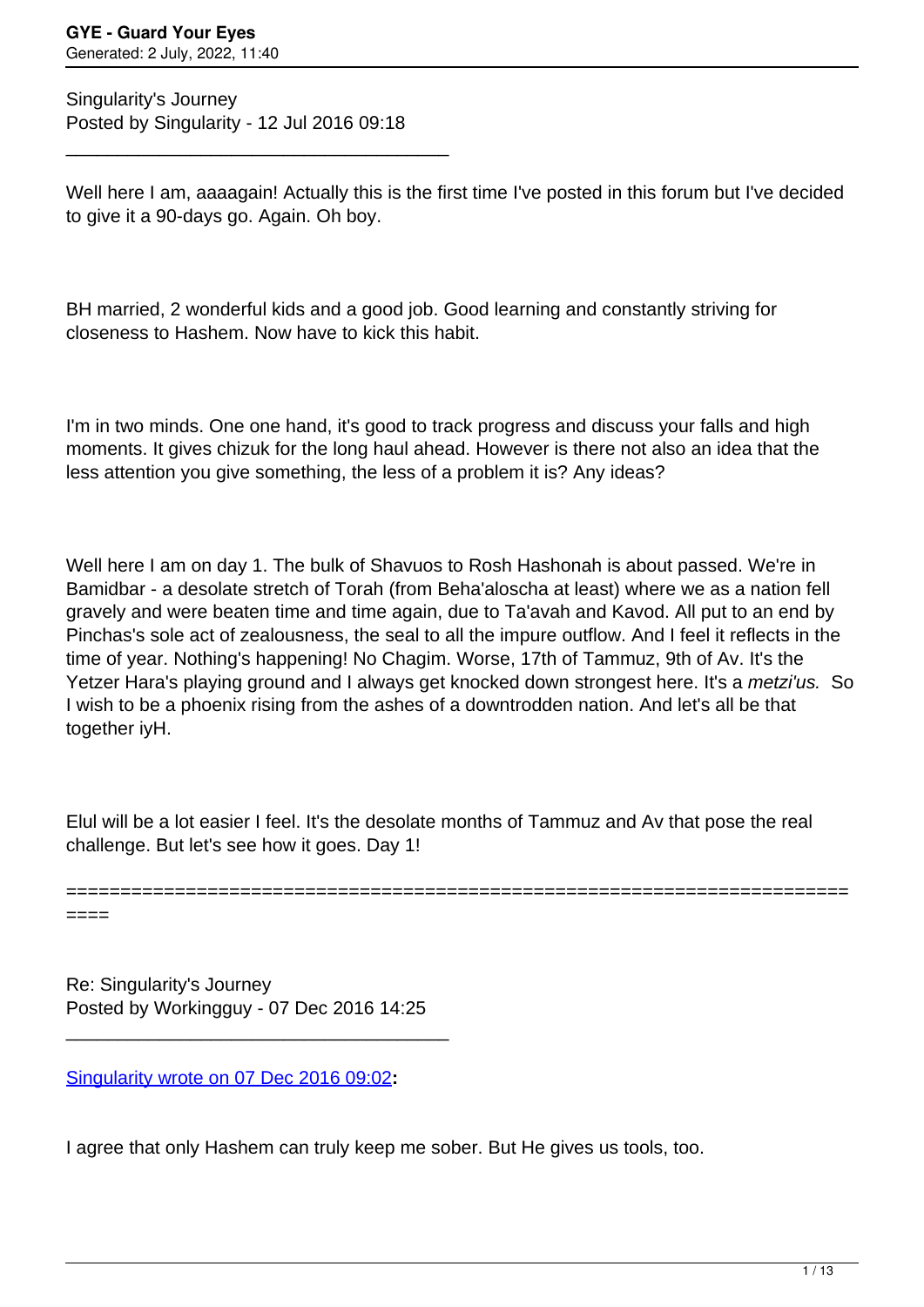- He endowed a clumsy alcoholic with Ruach haKodesh to start the 12-step initiative.
- He included Nedarim as a mechanism in Torah fabric to bolster heavier safeguards.

It goes back to that story about the guy in the flood and the boat comes and the helicopter comes and he refuses them, saying God will save him. But what does it actually mean that God will save you? It's an attitude. You can't just do nothing. You have to gauge what will be effective. But the attitude must persist. It's not "the SAA Meetings helped me". It's "God graced me with the right tools of recovery".

And to really internalise it.

It says (I'm ad-libbing) v'amarta bil'vav'cha: KOCHI v'OTZEM YADI ASU LI ES Ha'CHAYIL Ha'ZEH!

My strength and the product of my hand did it all. I did it all. I am made.

But be *meda'vek*: it says *v'amarta bil'vav'cha*. In your heart. Why? Because on the surface you rattle off a thousand "Baruch Hashem"s! Celebrities who go up to receive the oscar. They first thank God. But that's a formality. They're thanking themselves.

You sing the tune of B'ezras Hashem, Bli Ayin Hora, Im Yirtzeh Hashem, but what do you THINK? What melody plays in your heart? "I'VE GOT THIS! I'VE GOT IT SORTED!"

More important what tune your heart of hearts sings to. This is the pshat of the pasuk.

Now I admit nedarim didn't work for me in the past. I even had to be matir one once, in front of my Rov. But something resonates within me when I did the taphsic. It's not the fear of punishment. It's the resolve that I can lessen the punishment if I follow predetermined healthy behaviours **before** I act out. My taphsic is such: If I just act out, then I am forbidden to eat sushi for 5 years. Now for me, this is murder, because sushi is my favourite food. My mouth waters. I regale audiences with passionate stories of escapades with the beloved dish. 5 years is akin to divorce. Kareis. I CAN'T! But I also stipulated that the 5 years would reduce to 1 year if at any point I made it for 90 days.

BUT - if I follow these three activities:

- Phone my wife and shmuze.
- Phone a friend from 12-step meetings
- Learn a the daily daf Halocha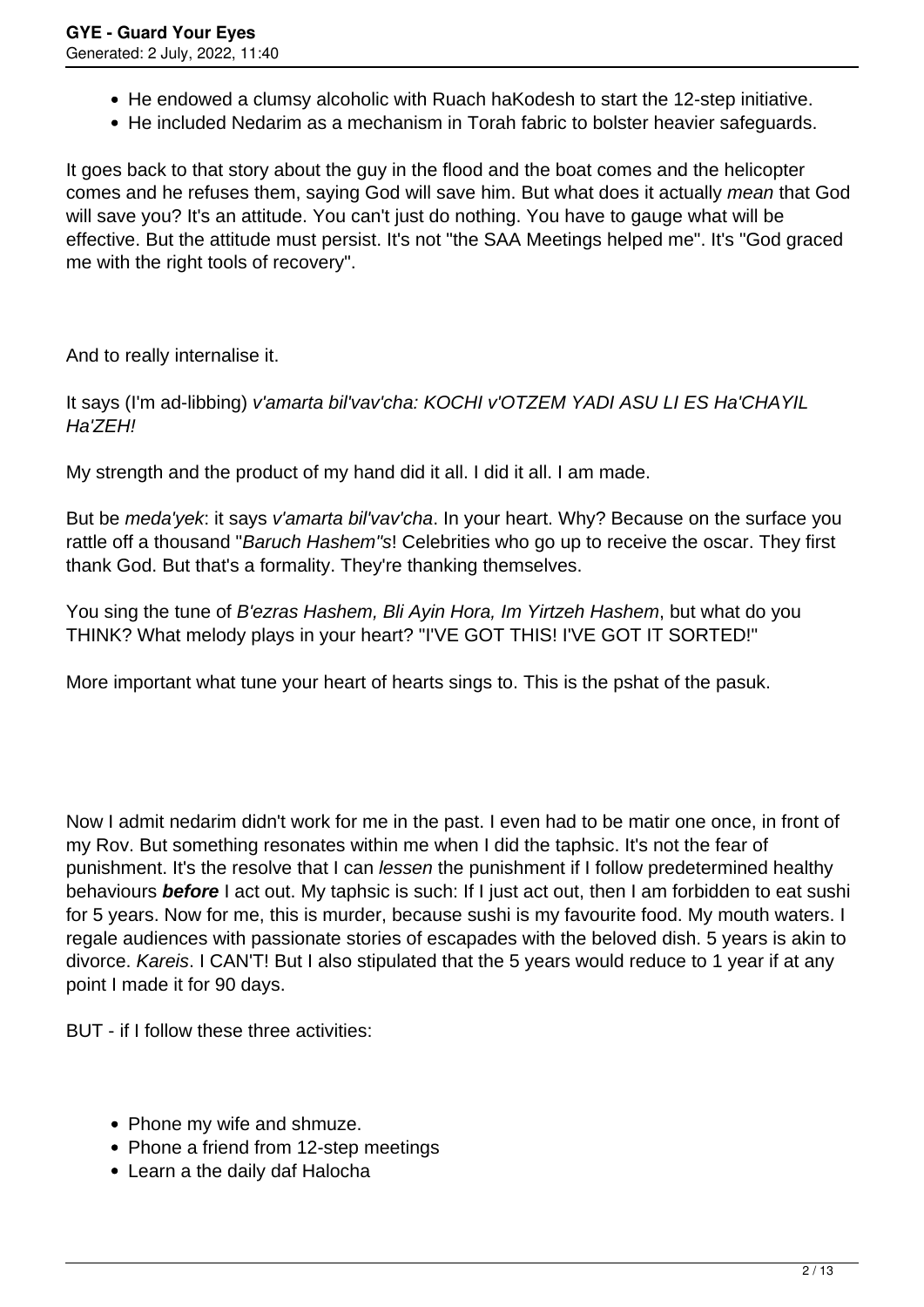and THEN act out, all I have to do is clean the house, scrub the toilets, do the dishes etc (now in South Africa we have slaves who do this for us so it's a *chiddush*) (joking they're not slaves. But the rest of the world thinks so still)

It's a tool Hashem has given us. And GYE speaks highly of it. And it is a safeguard if a filter breaks for some reason. I'm trying it. And I put my faith in Hashem it works. Or at least is a working component in the larger framework of *hishtadlus*.

Ok, time out- are you serious? You really wouldn't eat sushi for s year or five years based on your neder? You are insanely amazing!!!

You've just shown me that my commitment to not acting out- which I currently don't and think I've been working hard- is a JOKE. Would I give up sushi for five years, or one? I don't think so.

You really have or things in real perspective. And I'm sure that if we don't do everything we can, no sushi after 120 either!

========================================================================

====

Re: Singularity's Journey Posted by Shlomo24 - 07 Dec 2016 16:09

Ok. Hopefully it works out for you. Hatzlacha.

\_\_\_\_\_\_\_\_\_\_\_\_\_\_\_\_\_\_\_\_\_\_\_\_\_\_\_\_\_\_\_\_\_\_\_\_\_

Workingguy: Sarcasm is a terrible form of communication. It's belittling to the recipient and shuts off healthy conversation.

========================================================================

====

Re: Singularity's Journey Posted by Workingguy - 07 Dec 2016 16:46

\_\_\_\_\_\_\_\_\_\_\_\_\_\_\_\_\_\_\_\_\_\_\_\_\_\_\_\_\_\_\_\_\_\_\_\_\_

[Shlomo24 wrote on 07 Dec 2016 16:09](/forum/4-On-the-Way-to-90-Days/299343-Re-Singularitys-Journey)**:**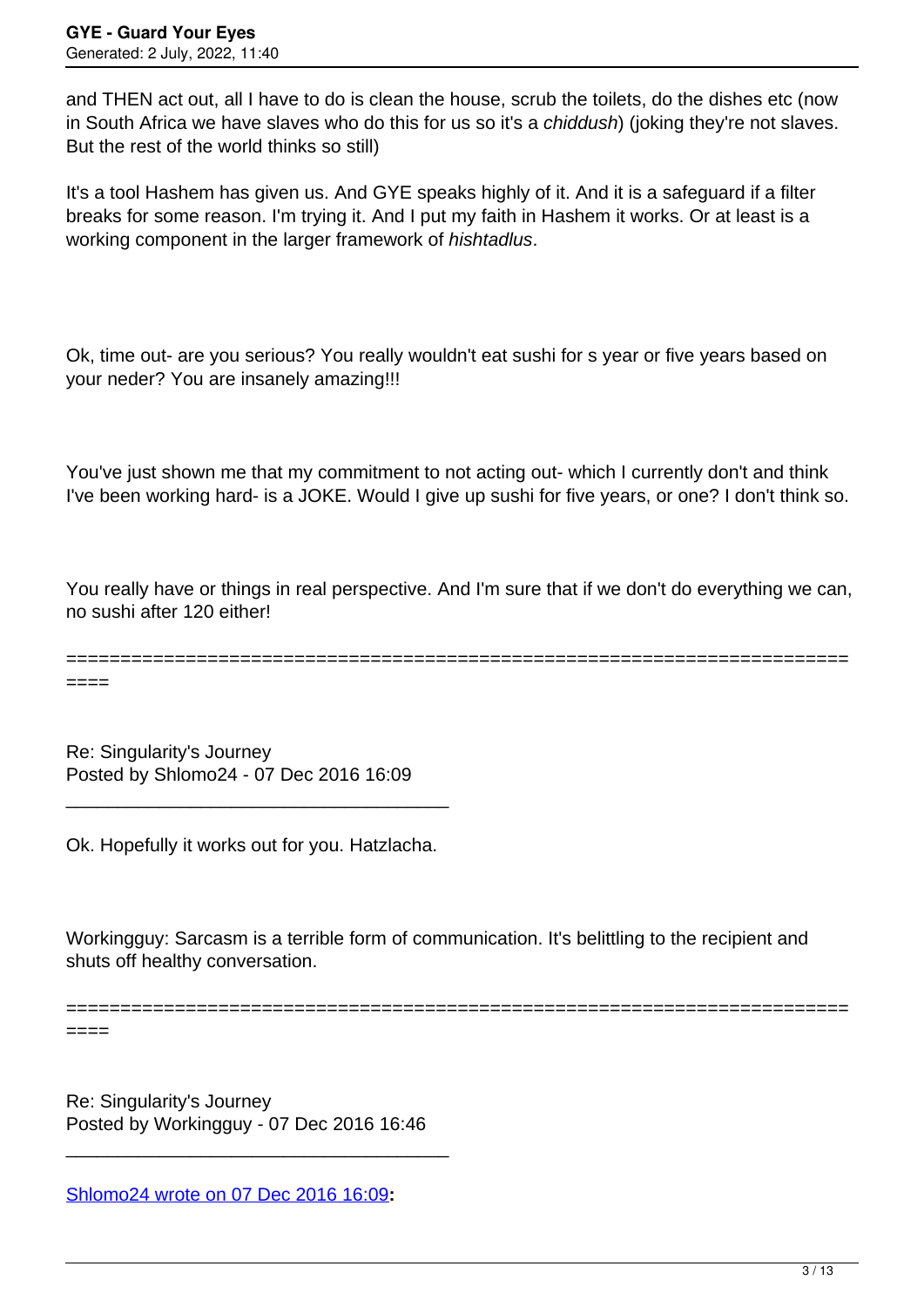Ok. Hopefully it works out for you. Hatzlacha.

Workingguy: Sarcasm is a terrible form of communication. It's belittling to the recipient and shuts off healthy conversation.

Shlomo,

I agree completely. And wasn't being sarcastic at all. I am actually completely blown away that someone would be that serious about his neder and then not try to worm out of it afterwards.

What made you think I was being sarcastic?

======================================================================== ====

Re: Singularity's Journey Posted by Singularity - 08 Dec 2016 07:13

\_\_\_\_\_\_\_\_\_\_\_\_\_\_\_\_\_\_\_\_\_\_\_\_\_\_\_\_\_\_\_\_\_\_\_\_\_

[Workingguy wrote on 07 Dec 2016 16:46](/forum/4-On-the-Way-to-90-Days/299350-Re-Singularitys-Journey)**:**

[Shlomo24 wrote on 07 Dec 2016 16:09](/forum/4-On-the-Way-to-90-Days/299343-Re-Singularitys-Journey)**:**

Ok. Hopefully it works out for you. Hatzlacha.

Workingguy: Sarcasm is a terrible form of communication. It's belittling to the recipient and shuts off healthy conversation.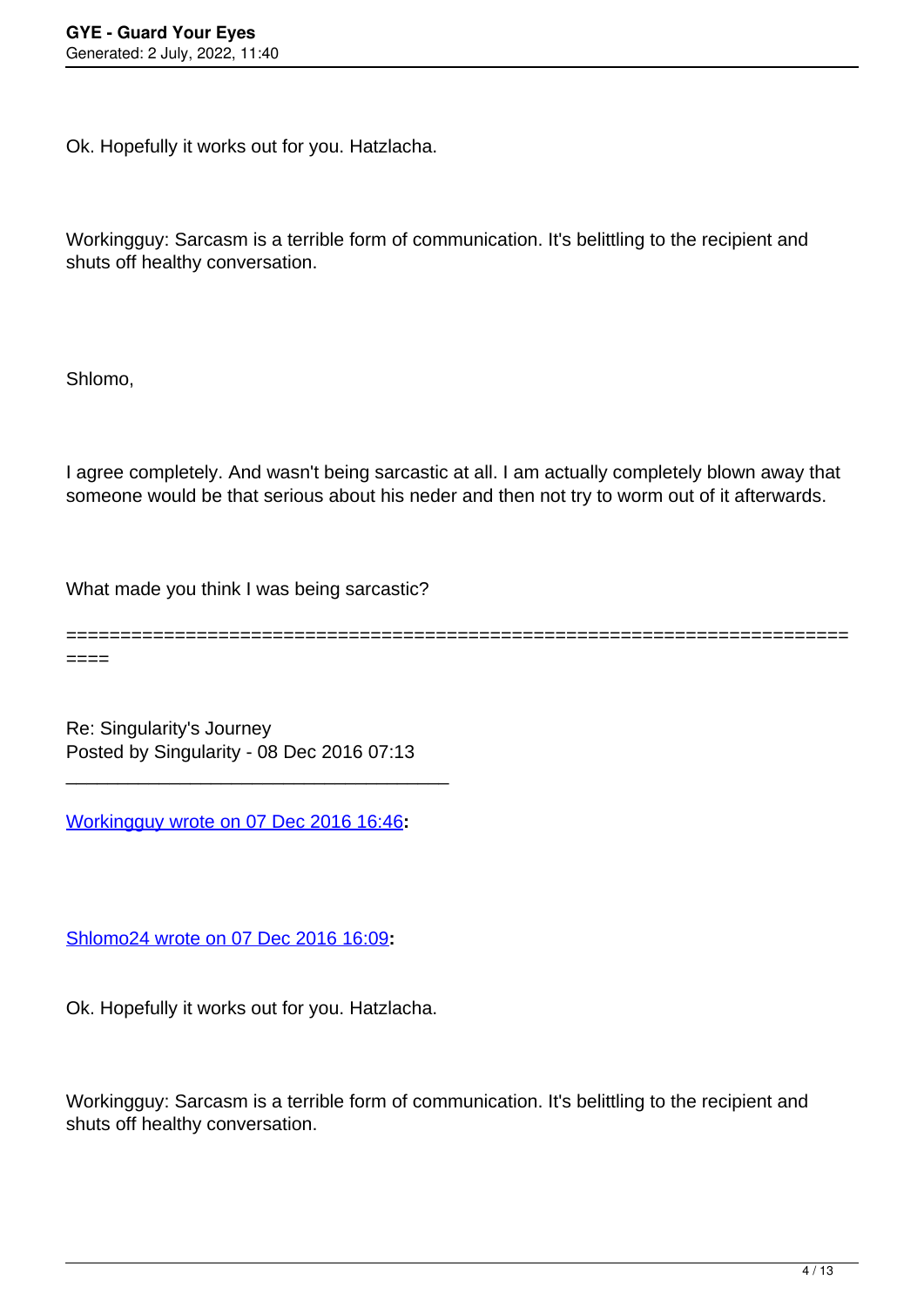Shlomo,

I agree completely. And wasn't being sarcastic at all. I am actually completely blown away that someone would be that serious about his neder and then not try to worm out of it afterwards.

What made you think I was being sarcastic?

I didn't see it as sarcastic at all. But don't herald me YET! --- Haha maybe if you see my streak at 180 then we can talk. Right now I'm just a klutz toying with very dangerous weapons.

======================================================================== ====

Re: Singularity's Journey Posted by Singularity - 09 Dec 2016 09:29

\_\_\_\_\_\_\_\_\_\_\_\_\_\_\_\_\_\_\_\_\_\_\_\_\_\_\_\_\_\_\_\_\_\_\_\_\_

And now for a very special (episode) post

Probably your facial expression as you typed the post

Yesterday was as good a day as any. Despite the fact that I felt a supreme high and crashed to an unprecedented low.

BUT WAIT --- My streak still ticks on. So what's pshat? Am I cheating on my 90 days!?? Read  $on...$ 

Firstly, I submitted my fiction novel for publishing. An amalgamation of 7 years of thought and building these characters. I love them. And I am so happy I finally finished writing a novel. BH I hope it will become super successful and then I can get my wife a house :D

Between mincha/maariv we said tehillim for some people in a car crash, R"l. No idea who, what,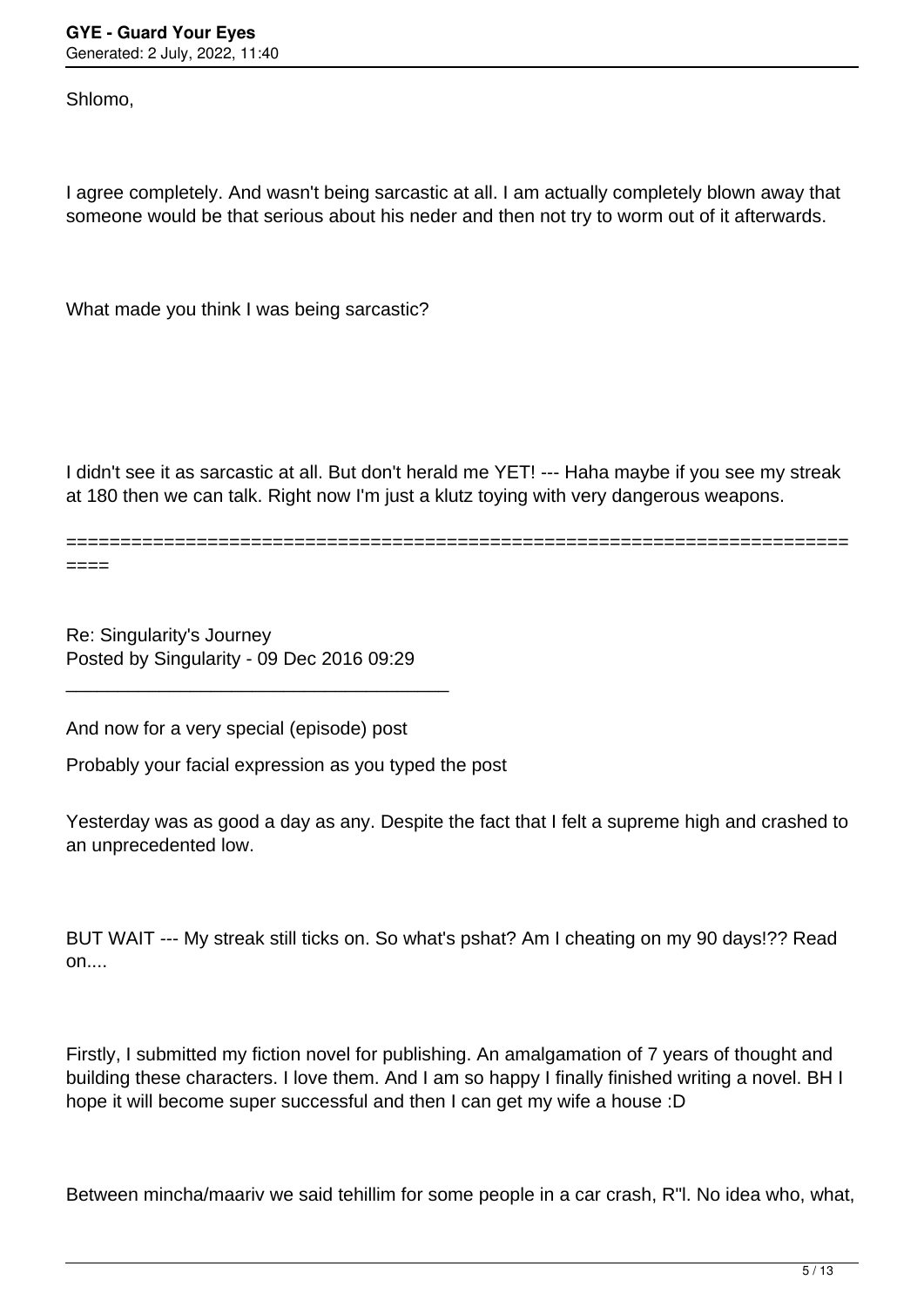where?

Then we had a Shevra Brachos in the evening. My mother in law babysat, YAY Thank you!! And my wife and I went. Now previously I said it was hard for us to break into community, but last night was wonderful. My wife and I spoke to new people; I really jived with this guy, both of us chareidi but both with knowledge of all secular stuff. It was refreshing. We laughed and stuff. And spoke with other guys, too. It was just such a great night. I was actually enjoying stuff. And I thought to myself, like, what? No gut-wrenching desire to steal home and flick open the laptop? No eyes darting constantly to the ladies' section!? What was this?

Now we got home, and lo and behold the kids were still SLEEPING! (Aah, and now we're home, you know what that means...)

As we try and go to sleep, our oldest, bless her, comes to our room, crying, so we all share the bed. Then the youngest starts crying and the oldest is still awake. and the night before was also a tiring awake night and tonight looked similar. And we were both groggy. Then finally at around 2 AM both babies were asleep and safely deposited in their room. My wife came to lie down and we drifted off to sleep.

"Oh gosh, love...?" Her eyes widened apprehensively.

"What is it?" I asked, slowly peeling away the fatigue, sensing the alarm.

"What's the first name of the father of this family..." she told me the surname. A family I know from a shul whose Rabbi I practically lived at and whose community's children I would entertain on Shabbos with youth programmes for a good year and a bit.

I said, proudly, the first name, as I am not so good at remembering names.

"Oh... oh gosh..." she shot up in a panic.

"What? What's wrong?" I pleaded, as she frantically swiped her phone.

"They... they were in a car crash...."

It clicked, now. Those tehillim. "...What?" My heart raced. Sweat trickled.

"The father's okay... the mother's apparently critical but safe... but one of the children... she died...."

I sat up. Whitened like a ghost. Trying to digest what was actually happening. I know her! I can see her face.... Not even Bas Mitzvah yet....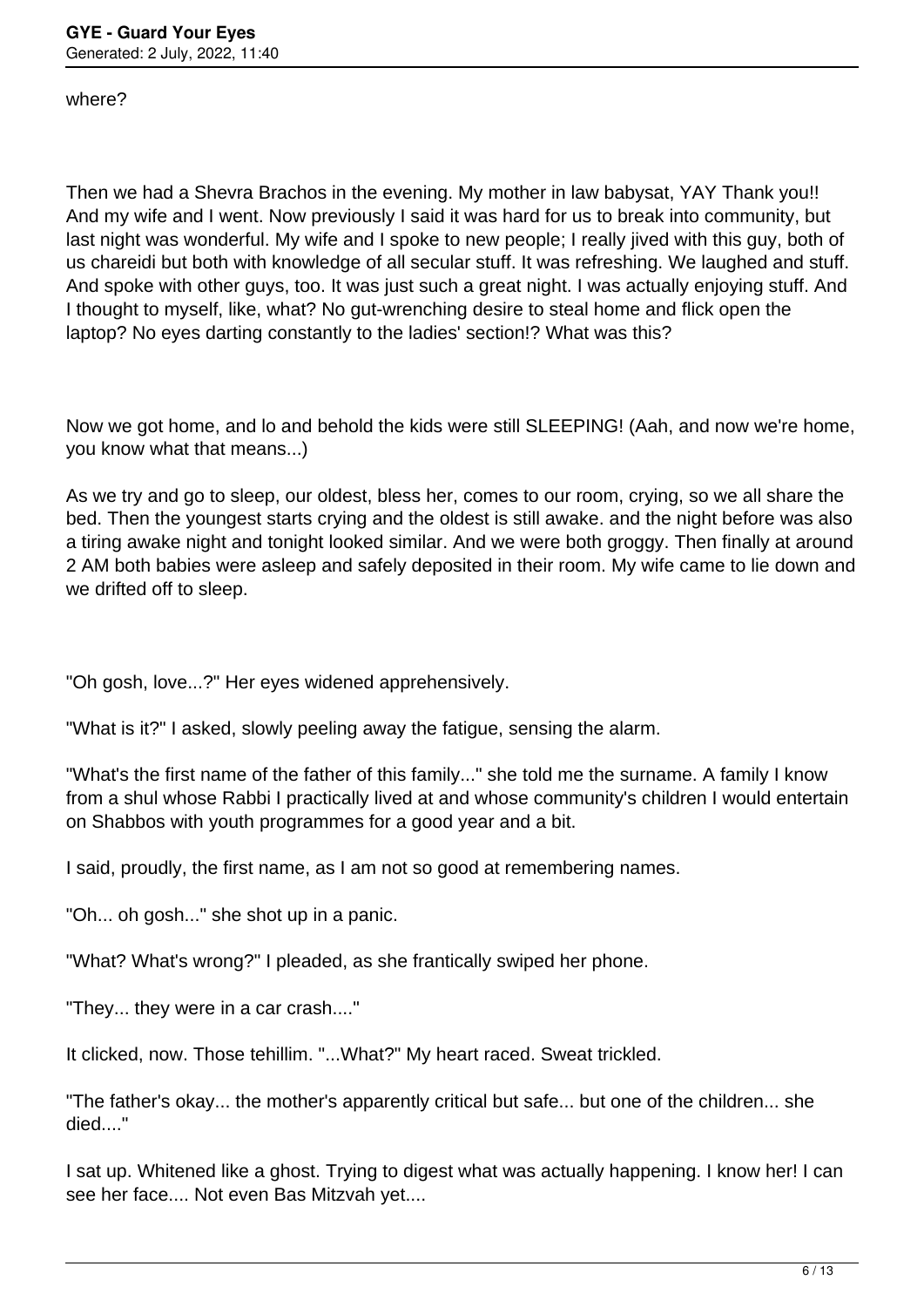And the world went all wishy washy. Our oldest walked into our room and joined us. To watch her father sobbing in his wife's arms. Bitter tears. Hinei, Lo Yanum, v'Lo Yishan, Shomer Yisrael. What was this, then? Kaporah? Was there going to be another holocaust?

My chavrusa's married to the older sister. They just got to Israel for a month's holiday.

It's all just a mess. The babies continued to cry through the night. We collectively got like 2 hours' sleep.

I got up and wailed through *Birkas haTorah*. I went to my other morning chavrusa and we learned in her memory. Tears flowed throughout Shomeh Esrei. Sporadic. But there. It just doesn't sound fair.

But why am I saying this? So you can all cry with me?

Because this is the thrill of living life outside the lust bubble. I could taste it. For good AND for bad. I could actually cry! for something real!!! Beforehand, it would just be the last episode of Friends that got to me.... Now I'm living a REAL life. It's SO much more addictive than all the schmutz. And even if I just managed to peep my head above the torrent for a little bit, that resounding air of reality, actual growth, actual feeling... worth every second. And well, it couldn't have been made possible without GYE, 12 steps, community. Let's keep climbing on each other's shoulders. We'll all make it.

Please daven for the Refuah Shleima of

Rus bas Sarah Imeinu

And try dedicate the next decision not to act out, *l'ilui nishmas* this pure soul...

Avigail bas Rus... don't know the father's hebrew name sorry.... See above about that about me....

========================================================================

====

Re: Singularity's Journey Posted by Singularity - 14 Dec 2016 08:43

\_\_\_\_\_\_\_\_\_\_\_\_\_\_\_\_\_\_\_\_\_\_\_\_\_\_\_\_\_\_\_\_\_\_\_\_\_

Just Checking in.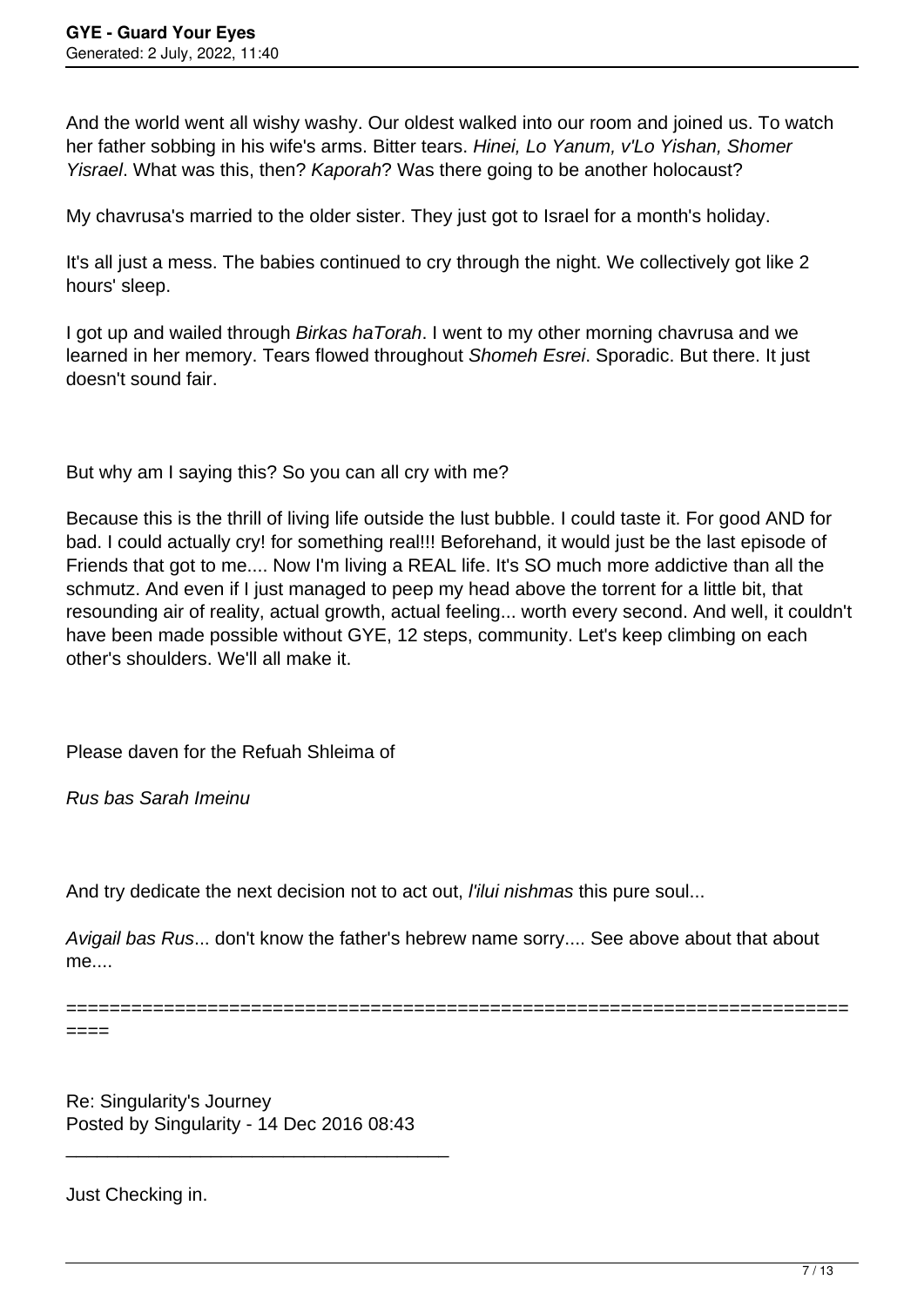BH No issues. But PG Just help me through today. Women wearing more and more of nothing the deeper into summer it gets.

Working on a new novel! This time a fantasy of sorts. I like to keep my mind preoccupied.

======================================================================== ====

Re: Singularity's Journey Posted by stillgoing - 14 Dec 2016 15:30

\_\_\_\_\_\_\_\_\_\_\_\_\_\_\_\_\_\_\_\_\_\_\_\_\_\_\_\_\_\_\_\_\_\_\_\_\_

, there's a lot to comment on, but i just wanted to ask what ever happened with the job? You wrote in september that it was a three month trial period, that would end about now..

)

======================================================================== ====

Re: Singularity's Journey Posted by cordnoy - 14 Dec 2016 22:14

\_\_\_\_\_\_\_\_\_\_\_\_\_\_\_\_\_\_\_\_\_\_\_\_\_\_\_\_\_\_\_\_\_\_\_\_\_

[Singularity wrote on 14 Dec 2016 08:43](/forum/4-On-the-Way-to-90-Days/299888-Re-Singularitys-Journey)**:**

Just Checking in.

BH No issues. But PG Just help me through today. Women wearing more and more of nothing the deeper into summer it gets.

Singul, great thread so far (i still have three more pages to catch up on

Working on a new novel! This time a fantasy of sorts. I like to keep my mind preoccupied.

That is precisely what my mind should not be preoccupied with!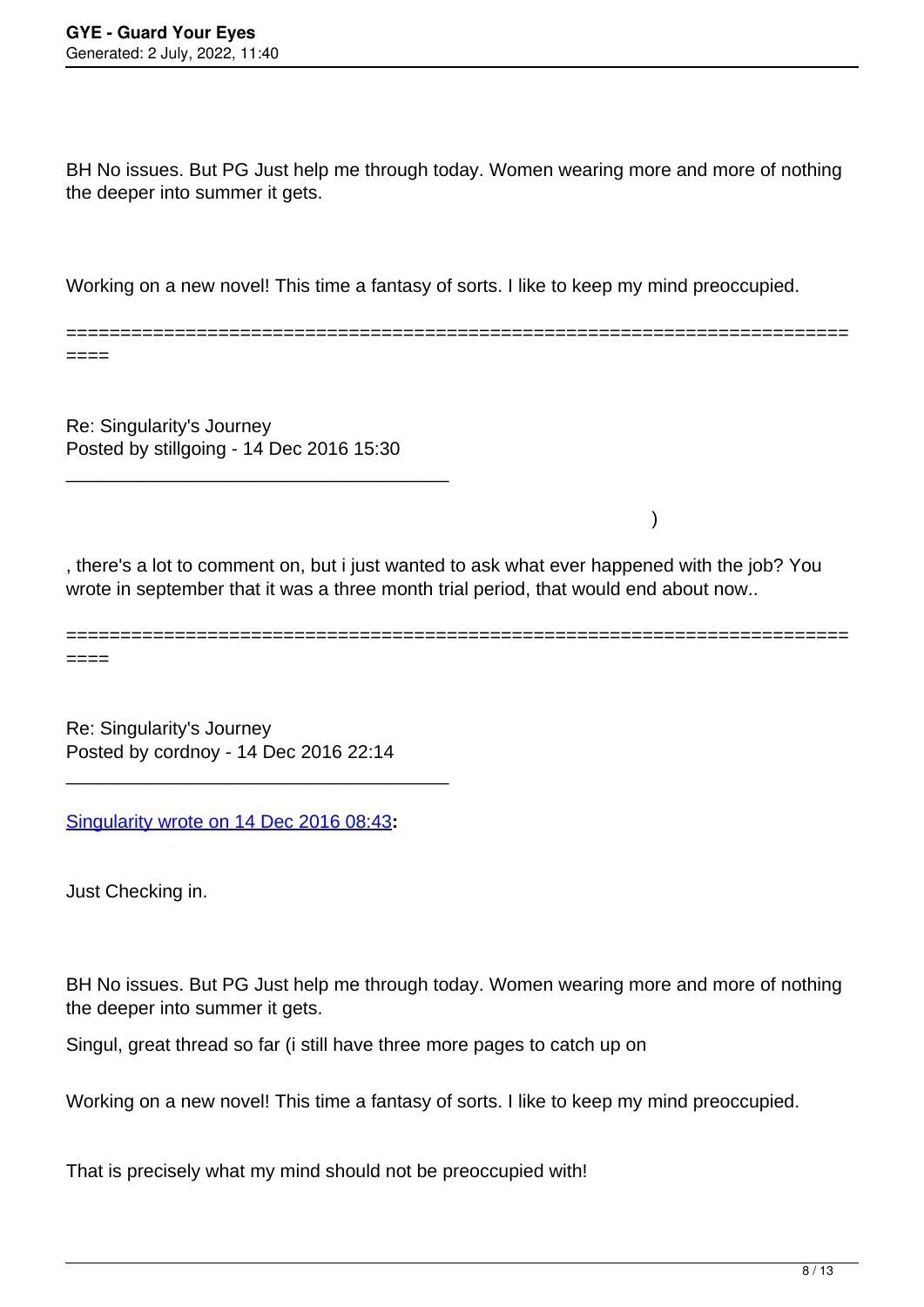$=$ 

Re: Singularity's Journey Posted by Singularity - 15 Dec 2016 09:02

\_\_\_\_\_\_\_\_\_\_\_\_\_\_\_\_\_\_\_\_\_\_\_\_\_\_\_\_\_\_\_\_\_\_\_\_\_

[cordnoy wrote on 14 Dec 2016 22:14](/forum/4-On-the-Way-to-90-Days/299947-Re-Singularitys-Journey)**:**

[Singularity wrote on 14 Dec 2016 08:43](/forum/4-On-the-Way-to-90-Days/299888-Re-Singularitys-Journey)**:**

Just Checking in.

BH No issues. But PG Just help me through today. Women wearing more and more of nothing the deeper into summer it gets.

========================================================================

Working on a new novel! This time a fantasy of sorts. I like to keep my mind preoccupied.

That is precisely what my mind should not be preoccupied with!

Don't worry, It's Lord of the Rings-esque. Not 50 Shades of ... umm.....

Thanks StillGoing...

Oh yeah. The Job.

Here's the dealio:

I work on a system. It was going well. But it's on something called ZOHO. The rest of the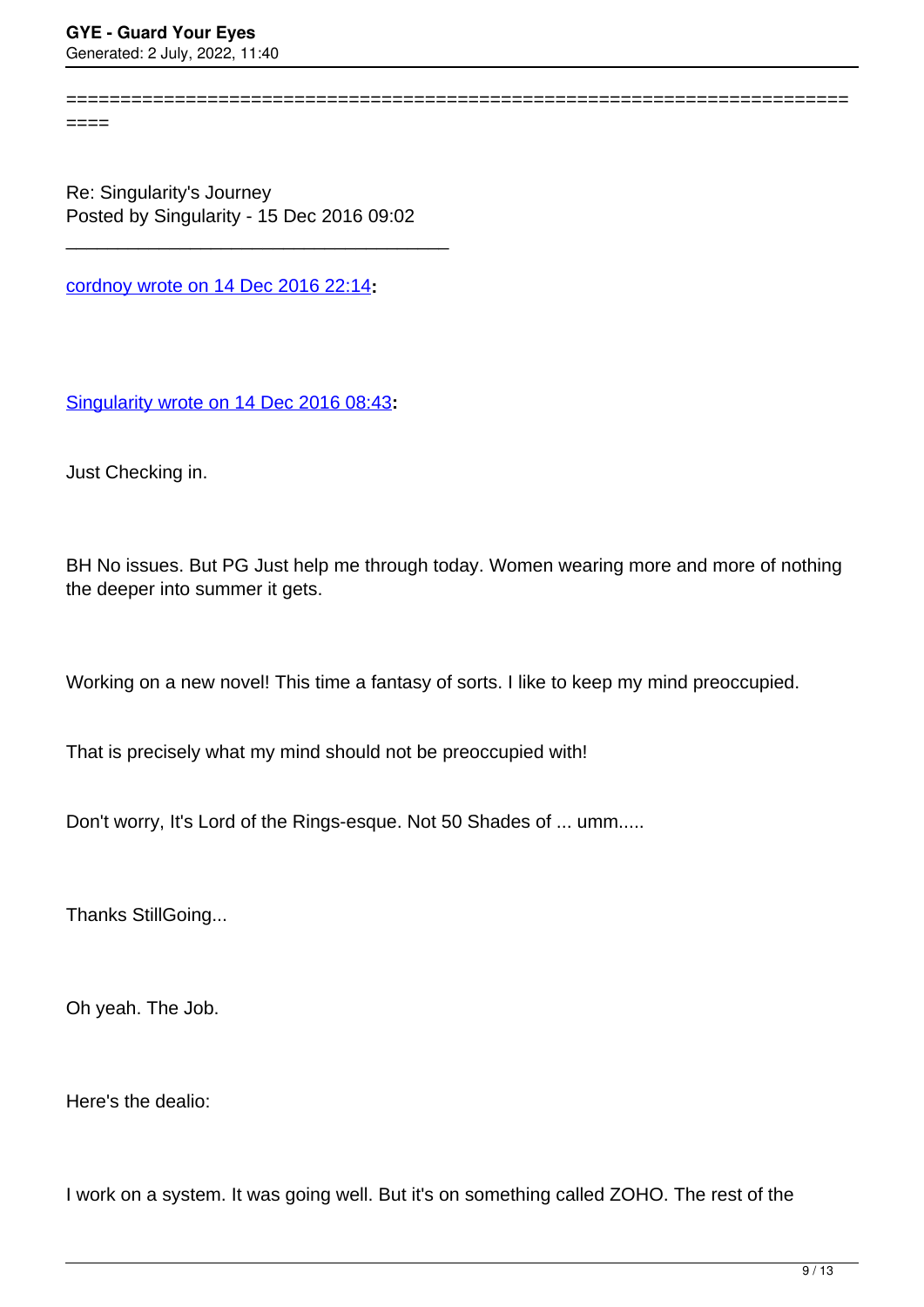company is on Salesforce. I don't know Salesforce as much as zoho. So they hired big guys to redevelop it on Salesforce. Four months in, the big guys give up because the system is too complicated. We're still on Zoho. They're getting some more big guys to redevelop it in Salesforce. My system wins. BH. Lol. Oh and the 3-month contract was renewed for another 3-month contract. So I crunch on.

========================================================================

Re: Singularity's Journey Posted by cordnoy - 15 Dec 2016 19:33

\_\_\_\_\_\_\_\_\_\_\_\_\_\_\_\_\_\_\_\_\_\_\_\_\_\_\_\_\_\_\_\_\_\_\_\_\_

Where's the post with the snake?

II started reading this morning.

Was very busy.

====

Every break I continued.

Even scrolled down once to see if it wouldI ever end and I realized I was less thanI halfway thru the damn story.

Finally got to the end.

And then a pun!?

I posted there, but it signed me out. Apparently, there is a six hour rule limit on one post.

God almighty! You are one sick dude!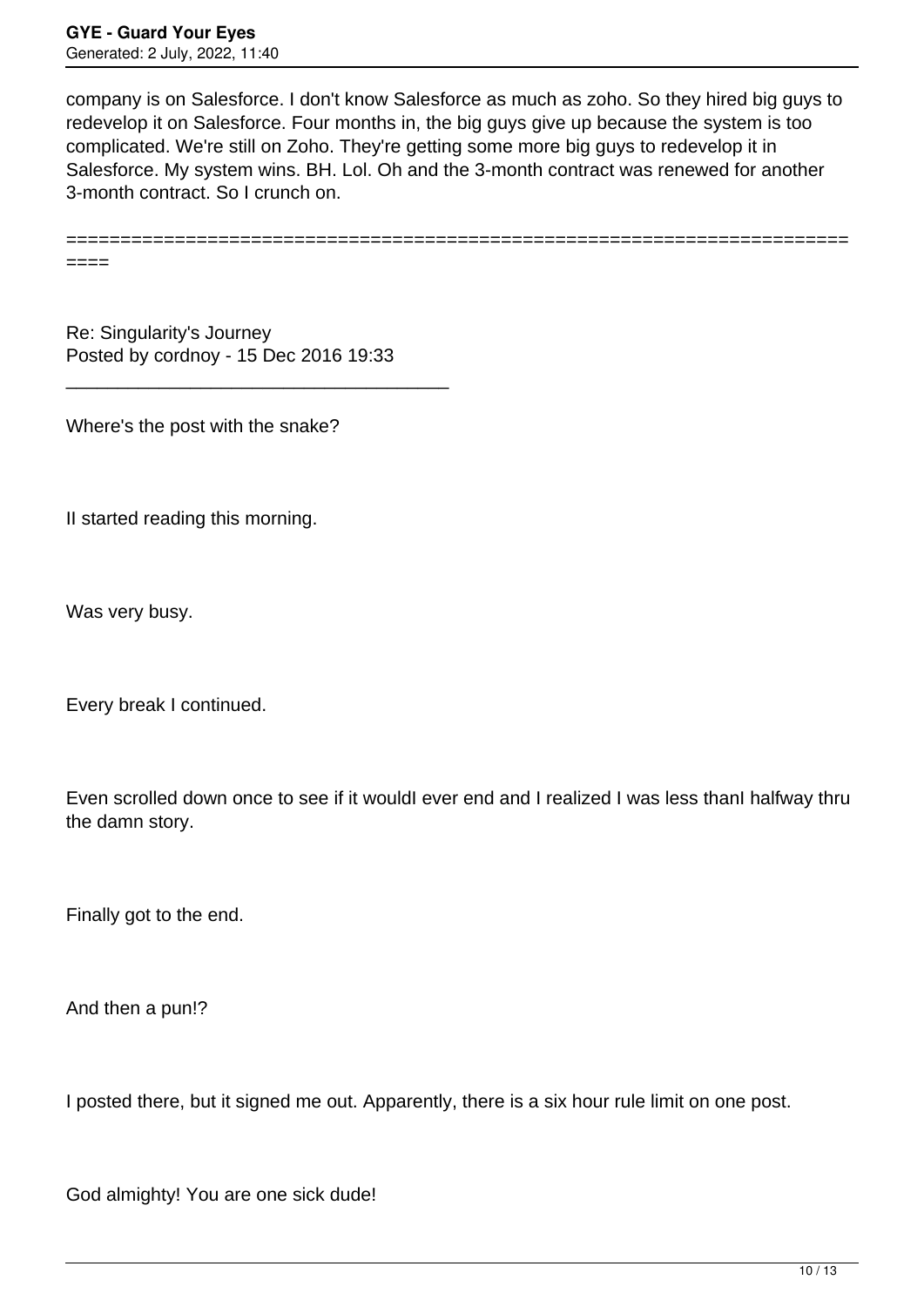========================================================================

====

Re: Singularity's Journey Posted by Singularity - 19 Dec 2016 09:37

\_\_\_\_\_\_\_\_\_\_\_\_\_\_\_\_\_\_\_\_\_\_\_\_\_\_\_\_\_\_\_\_\_\_\_\_\_



========================================================================

Re: Singularity's Journey Posted by Singularity - 19 Dec 2016 09:47

\_\_\_\_\_\_\_\_\_\_\_\_\_\_\_\_\_\_\_\_\_\_\_\_\_\_\_\_\_\_\_\_\_\_\_\_\_

Day 18! BH

====

One Day at a Time!

I've organised to run a fantastic route on monday 26 december. And I've been building up since. Felt strong, fit, clean, it's all really wonderful. 3 weeks! Oh yeah!!!

And I've realised that I've been much less controlling of my wife, like expecting her to give whenever I need it (which she does, because she's a *tzadekes*), but being calmer, more understanding if the moment passes, and definitely stopping myself delusionally thinking that if I don't get some, I will die.

And it's really been showing.

I have to give it to the Taphsic I made. It helps a lot. In conjunction with 12 step meetings, learning to let go of things and working on Emunah. I will try to stay calm in all situations and try appreciate my family more and more.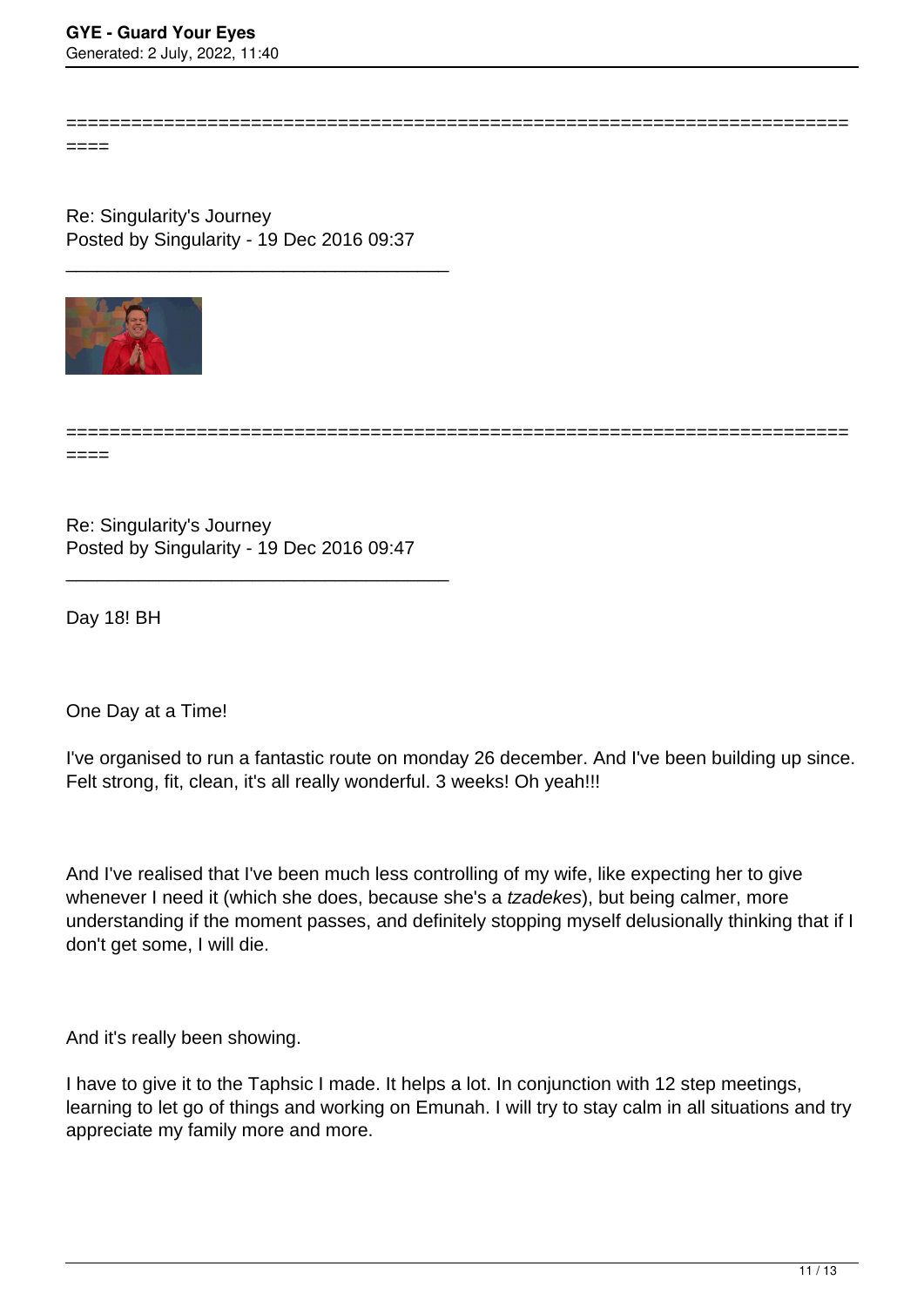Friday night will be a big challenge. We're having a Shabbos supper for my sister-in-law and she's getting married again. The thing is, my wife and I are the only frum people that will be there. Everyone else will be fry, I won't know the level of sensitivity towards the kedusha of Shabbos and perhaps it will all go awry, and I have issues with such a situation. But it stems with my seeming sense of control. So I will practice:

- It's not MY Shabbos... it's HASHEM'S Shabbos. I must try my best to keep it for Him, NOT to scoff people for not keeping it for ME. Hashem's in charge of them! And I should just smile and SURRENDER! (Even if in the chaos, my kids like, use their cellphones and stuff, if I have tried my best, then the rest is up to Hashem. Kids are 2 years and 1 year respectively, so it's not a Chinnuch issue just yet...)
- It's not MY event, it's THEIR event, a special time in their lives and this is a way to unite the family. I'm just at a "hotel" keeping "my" shabbos, why would I worry about others?

I identify the struggle. I'm not reb Aryeh Levin (Yet---!)

Besides that, all's good! Looking forward to some relaxation from work next week. Keep myself busy with wedding preparations and exercise and stuff. Learning. Chavrusa's very good. Integration? Working on it. Not sure where to go from here....

========================================================================

====

Re: Singularity's Journey Posted by Markz - 19 Dec 2016 18:05

\_\_\_\_\_\_\_\_\_\_\_\_\_\_\_\_\_\_\_\_\_\_\_\_\_\_\_\_\_\_\_\_\_\_\_\_\_

Hope you win the 90... race

Well be cheering for you!!

========================================================================

====

Re: Singularity's Journey Posted by will Succeed Beh - 19 Dec 2016 18:18

\_\_\_\_\_\_\_\_\_\_\_\_\_\_\_\_\_\_\_\_\_\_\_\_\_\_\_\_\_\_\_\_\_\_\_\_\_